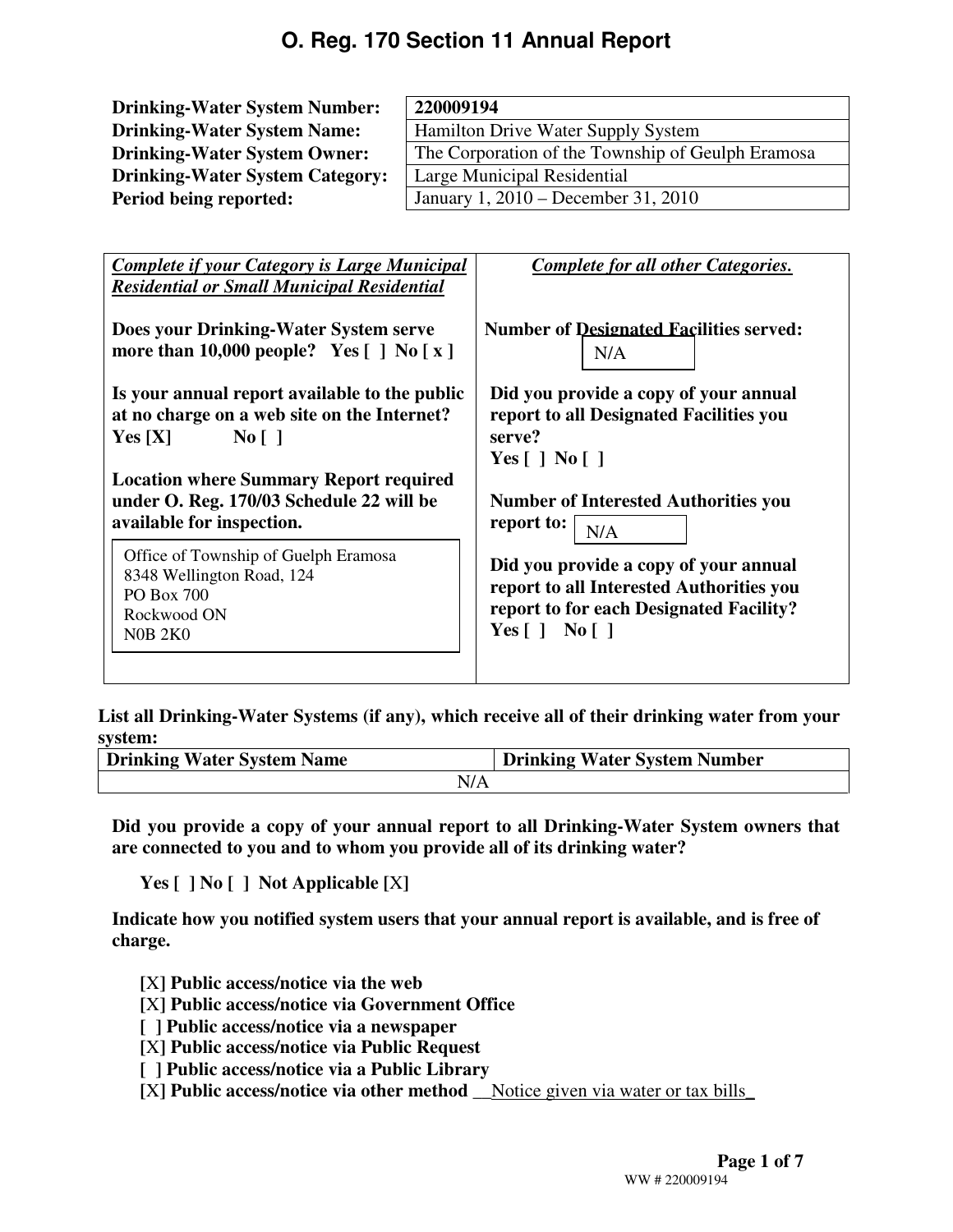#### **Describe your Drinking-Water System**

The Hamilton Drive Water Supply System is located in the Township of Guelph-Eramosa. A residential development obtains its entire water supply from two groundwater wells (Huntington and Cross Creek) each with its own pumphouse and grade-level reservoir.

The raw water from each well is chlorinated to protect against microbial contaminants prior to discharge into the reservoir. The raw water is disinfected with a sodium hypochlorite solution (chlorine) for primary and secondary disinfection requirements. The water level in the reservoir starts and stops the well pumps.

The treated water is pumped with high-lift pumps at each station through the distribution system which consists of approximately 21 kilometers of water main. The high lift pumps operate based on the water level in the standpipe. Once the low water level in the standpipe is reached, the pump stations are called upon to operate in sequence and supply the distribution system and any excess water fills the standpipe to the high water level. This system is a demand/storage system; once the standpipe is full, the high lift pumps shut down until the water level drops in the tower and the pumps are required again.

#### **List all water treatment chemicals used over this reporting period**

Sodium Hypochlorite (12% solution) - disinfection 

#### **Were any significant expenses incurred to?**

- **[X ]** Install required equipment
- **[ ]** Repair required equipment
- **[ ]** Replace required equipment

#### **Please provide a brief description and a breakdown of monetary expenses incurred**

#### **Installation of analog transmitter at Cross Creek Pumphouse Installation of new sampling ports**

**Total incurred: \$10,159.38** 

**Provide details on the notices submitted in accordance with subsection 18(1) of the Safe Drinking-Water Act or section 16-4 of Schedule 16 of O.Reg.170/03 and reported to Spills Action Centre** 

| <b>Incident Date</b> | <b>Parameter</b> | <b>Result</b> | Unit of<br><b>Measure</b> | <b>Corrective</b><br>Action | Corrective<br><b>Action Date</b> |
|----------------------|------------------|---------------|---------------------------|-----------------------------|----------------------------------|
| N/A                  | N/A              | $\nabla/A$    | N/A                       | N/A                         | N/A                              |

**Microbiological testing done under the Schedule 10, 11 or 12 of Regulation 170/03, during this reporting period.** 

|                     | # of Samples | E.Coli        | <b>Total Coliform</b> | # of               | <b>HPC</b>    |
|---------------------|--------------|---------------|-----------------------|--------------------|---------------|
|                     |              | $(min - max)$ | $(min - max)$         | <b>HPC</b> Samples | $(min - max)$ |
| Raw                 | 104          | 0-0           | $0 - 0$               | N/A                | N/A           |
| <b>Treated</b>      | 106          | 0-0           | $0 - 0$               | 106                | $0-9.0$       |
| <b>Distribution</b> | 157          | 0-0           | 0-0                   | 57                 | $0-14.0$      |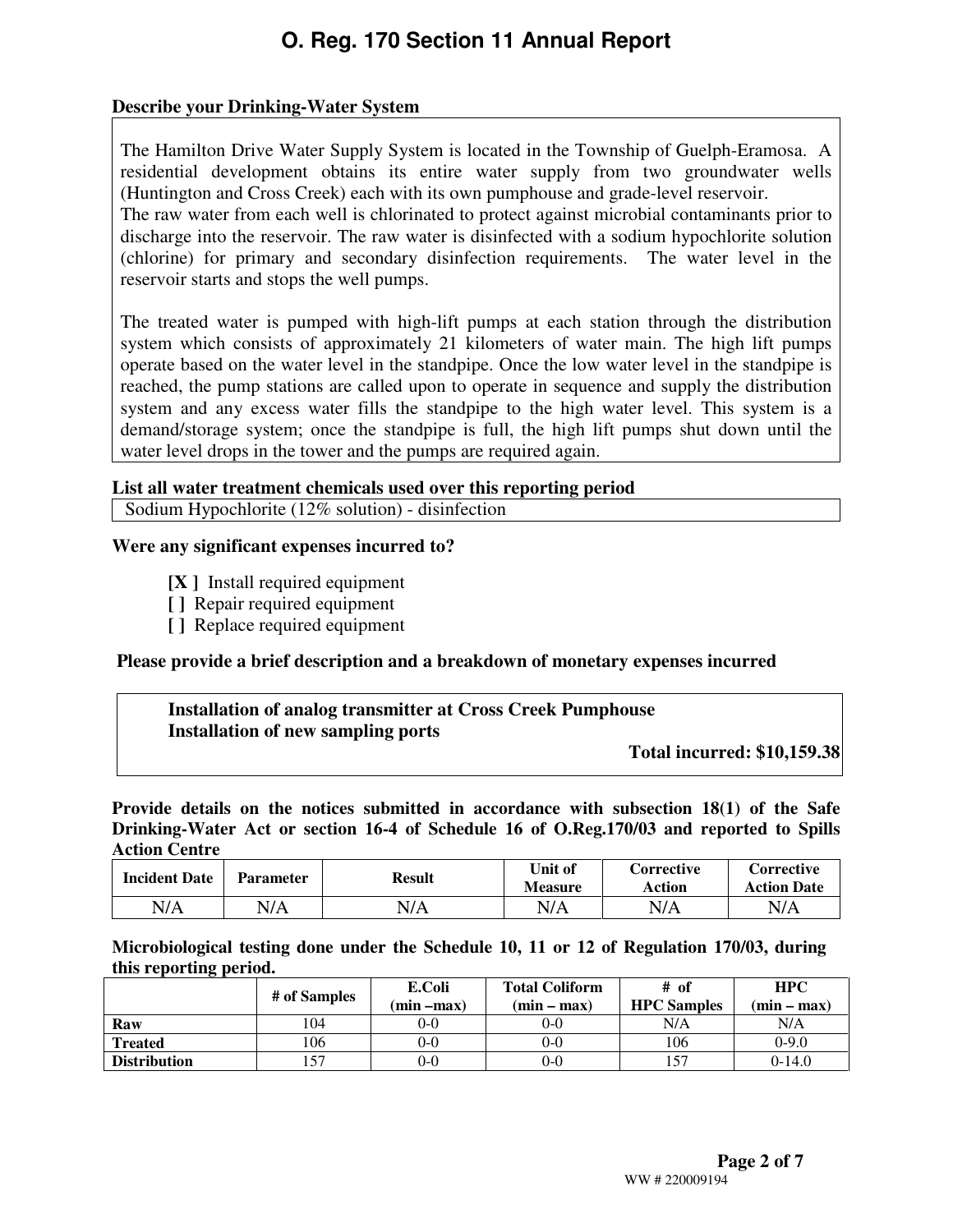#### **Operational testing done under Schedule 8 of Regulation 170/03 during the period covered by this Annual Report.**

| <b>Parameter</b>                      | <b>Number of Grab</b><br><b>Samples</b> | <b>Range of Results</b><br>$(min #)-(max #)$ |
|---------------------------------------|-----------------------------------------|----------------------------------------------|
| <b>Raw Water</b>                      |                                         |                                              |
| Turbidity (Huntington)                | 12                                      | $0.09 - 0.38$ NTU's                          |
| Turbidity (Crosscreek)                | 12                                      | $0.08 - 0.27$ NTU's                          |
| <b>Treated Water</b>                  |                                         |                                              |
| Chlorine Residual (Huntington) (free) | 8760                                    | $0.67 - 2.16$ mg/L                           |
| Chlorine Residual (Crosscreek) (free) |                                         | $0.27 - 2.16$ mg/L                           |
| <b>Distribution System</b>            |                                         |                                              |
| Chlorine Residual (free)              | 2107                                    | $0.49 - 2.07$ mg/L                           |

#### **Summary of additional testing and sampling carried out in accordance with the requirement of an approval, order or other legal instrument.**

| Date Legal instrument<br>issued | <b>Parameter</b> | <b>Date Sampled</b> | <b>Result</b> | <b>Unit of Measure</b> |
|---------------------------------|------------------|---------------------|---------------|------------------------|
|                                 |                  | N/A                 |               |                        |

#### **Summary of Inorganic parameters tested during this reporting period or the most recent sample results**

| <b>Parameter</b>         | <b>Sample Date</b> | <b>Result Value</b> | <b>Unit of Measure</b> | <b>Exceedance</b> |
|--------------------------|--------------------|---------------------|------------------------|-------------------|
|                          |                    | <b>HUNTINGTON</b>   |                        |                   |
| <b>Antimony</b>          | Jan 18/10          | < 0.5               | ug/l                   | N <sub>o</sub>    |
| <b>Arsenic</b>           | Jan 18/10          | 1.0                 | $\frac{1}{2}$          | N <sub>o</sub>    |
| <b>Barium</b>            | Jan 18/10          | 44.0                | $\frac{1}{2}$          | N <sub>o</sub>    |
| <b>Boron</b>             | Jan 18/10          | 32.0                | $\frac{1}{2}$          | No                |
| Cadmium                  | Jan 18/10          | < 0.1               | $\frac{1}{2}$          | N <sub>o</sub>    |
| Chromium                 | Jan 18/10          | 5.0                 | ug/l                   | N <sub>o</sub>    |
| <b>Lead Distribution</b> | Jan 10/10          | < 0.5               | $\frac{1}{2}$          | No                |
| <b>Mercury</b>           | Jan 18/10          | < 0.01              | $\frac{1}{2}$          | N <sub>o</sub>    |
| <b>Selenium</b>          | Jan 18/10          | 2.0                 | $\frac{u g}{l}$        | N <sub>o</sub>    |
| Sodium                   | Jan 18/10          | 23000               | $\frac{1}{2}$          | Yes               |
| <b>Uranium</b>           | Jan 18/10          | < 0.1               | $\frac{1}{2}$          | N <sub>o</sub>    |
| <b>Fluoride</b>          | Sept 04/08         | 0.18                | mg/l                   | No                |
|                          | Jan 12/10          | < 0.01              |                        |                   |
| <b>Nitrite</b>           | Apr 06/10          | < 0.01              | mg/l                   | No                |
|                          | Jul 05/10          | < 0.01              |                        |                   |
|                          | Oct 04/10          | < 0.01              |                        |                   |
|                          | Jan 12/10          | < 0.1               |                        |                   |
| <b>Nitrate</b>           | Apr 06/10          | < 0.1               | mg/l                   | No                |
|                          | Jul 05/10          | < 0.1               |                        |                   |
|                          | Oct 04/10          | < 0.1               |                        |                   |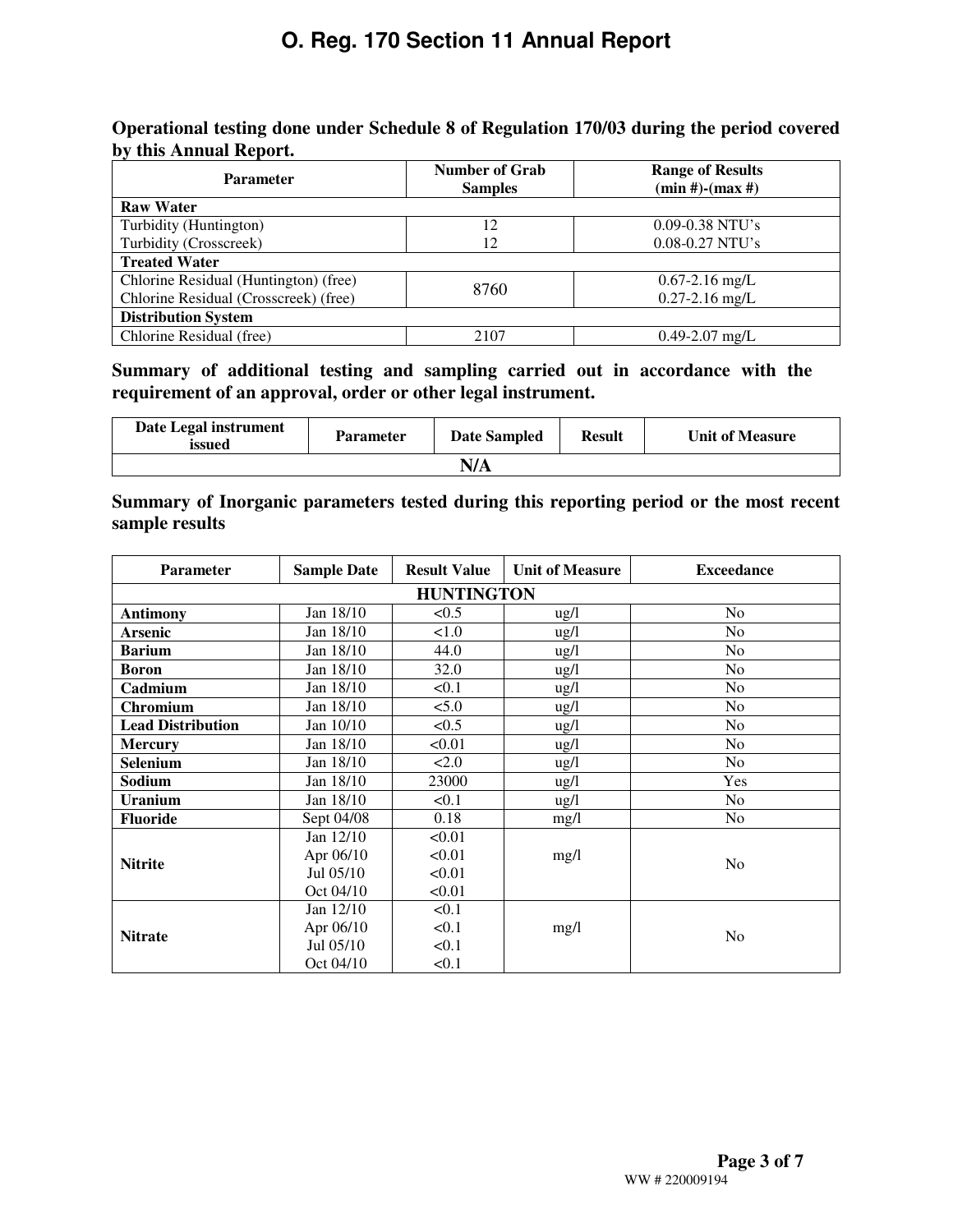| <b>Parameter</b>         | <b>Sample Date</b> | <b>Result Value</b> | <b>Unit of Measure</b> | <b>Exceedance</b> |
|--------------------------|--------------------|---------------------|------------------------|-------------------|
|                          |                    | <b>CROSS CREEK</b>  |                        |                   |
| <b>Antimony</b>          | Jan 18/10          | < 0.5               | ug/l                   | N <sub>0</sub>    |
| <b>Arsenic</b>           | Jan 18/10          | 1.0                 | $\frac{1}{2}$          | N <sub>0</sub>    |
| <b>Barium</b>            | Jan 18/10          | 37.0                | $\frac{1}{2}$          | N <sub>o</sub>    |
| <b>Boron</b>             | Jan 18/10          | 29.0                | $\frac{1}{2}$          | N <sub>o</sub>    |
| Cadmium                  | Jan 18/10          | < 0.1               | $\frac{1}{2}$          | N <sub>0</sub>    |
| Chromium                 | Jan 18/10          | 5.0                 | $\frac{1}{2}$          | N <sub>0</sub>    |
| <b>Lead Distribution</b> | Jan 10/10          | < 0.5               | $\frac{ug}{l}$         | N <sub>o</sub>    |
| <b>Mercury</b>           | Jan 18/10          | < 0.01              | $\frac{1}{2}$          | N <sub>0</sub>    |
| Selenium                 | Jan 18/10          | 2.0                 | $\frac{1}{2}$          | N <sub>0</sub>    |
| Sodium                   | Jan 18/10          | 10000               | mg/l                   | N <sub>o</sub>    |
| <b>Uranium</b>           | Jan 18/10          | < 0.1               | $\frac{1}{2}$          | N <sub>0</sub>    |
| <b>Fluoride</b>          | Sept 04/08         | 0.17                | mg/l                   | N <sub>0</sub>    |
| <b>Nitrite</b>           | Jan 12/10          | < 0.01              |                        |                   |
|                          | Apr 06/10          | < 0.01              |                        | N <sub>0</sub>    |
|                          | Jul 05/10          | < 0.01              | mg/l                   |                   |
|                          | Oct 04/10          | < 0.01              |                        |                   |
| <b>Nitrate</b>           | Jan 12/10          | < 0.1               |                        |                   |
|                          | Apr 06/10          | < 0.1               | mg/l                   | N <sub>0</sub>    |
|                          | Jul 05/10          | < 0.1               |                        |                   |
|                          | Oct 04/10          | < 0.1               |                        |                   |

**Summary of Inorganic parameters tested during this reporting period or the most recent sample results** 

#### **Summary of lead testing under Schedule 15.1 during this reporting period**

(applicable to the following drinking water systems; large municipal residential systems**,**  small municipal residential systems, and non-municipal year-round residential systems)

| <b>Location Type</b> | <b>Number of Samples</b>                                              | <b>Range of Lead Results</b><br>$(min#) - (max#) ug/L$ | <b>Number of Exceedances</b> |  |  |  |
|----------------------|-----------------------------------------------------------------------|--------------------------------------------------------|------------------------------|--|--|--|
| Plumbing             | Exempt until the third 12 month period – No samples exceeded standard |                                                        |                              |  |  |  |
| <b>Distribution</b>  | Ref: O.Reg 170: Community Lead Testing: Reduced Sampling & Frequency  |                                                        |                              |  |  |  |

#### • **10 sampling points with 2 samples at each point (plumbing per session)**

#### **Summary of Organic parameters sampled during this reporting period or the most recent sample results**

| <b>Parameter</b>                     | <b>Sample Date</b> | <b>Result Value</b> | Unit of<br><b>Measure</b> | <b>Exceedance</b> |
|--------------------------------------|--------------------|---------------------|---------------------------|-------------------|
|                                      | <b>HUNTINGTON</b>  |                     |                           |                   |
| <b>Alachlor</b>                      | Jan $10/10$        | < 0.5               | $\frac{ug}{l}$            | N <sub>o</sub>    |
| <b>Aldicarb</b>                      | Jan $10/10$        | $\leq 5$            | $\frac{u g}{l}$           | N <sub>o</sub>    |
| Aldrin + dieldrin                    | Jan $10/10$        | < 0.01              | $\frac{ug}{l}$            | N <sub>o</sub>    |
| Atrazine + N-dealkylated metabolites | Jan $10/10$        | $\leq 1$            | $\frac{u g}{l}$           | No.               |
| Azinophos-methyl                     | Jan $10/10$        | $\lt 2$             | $\frac{ug}{l}$            | N <sub>o</sub>    |
| <b>Bendiocarb</b>                    | Jan $10/10$        | $\lt 2$             | $\frac{u g}{l}$           | N <sub>o</sub>    |
| <b>Benzene</b>                       | Jan $10/10$        | < 0.1               | $\frac{u}{g}$             | N <sub>o</sub>    |
| Benzo[a]pyrene                       | Jan $10/10$        | < 0.009             | $\frac{u g}{l}$           | N <sub>o</sub>    |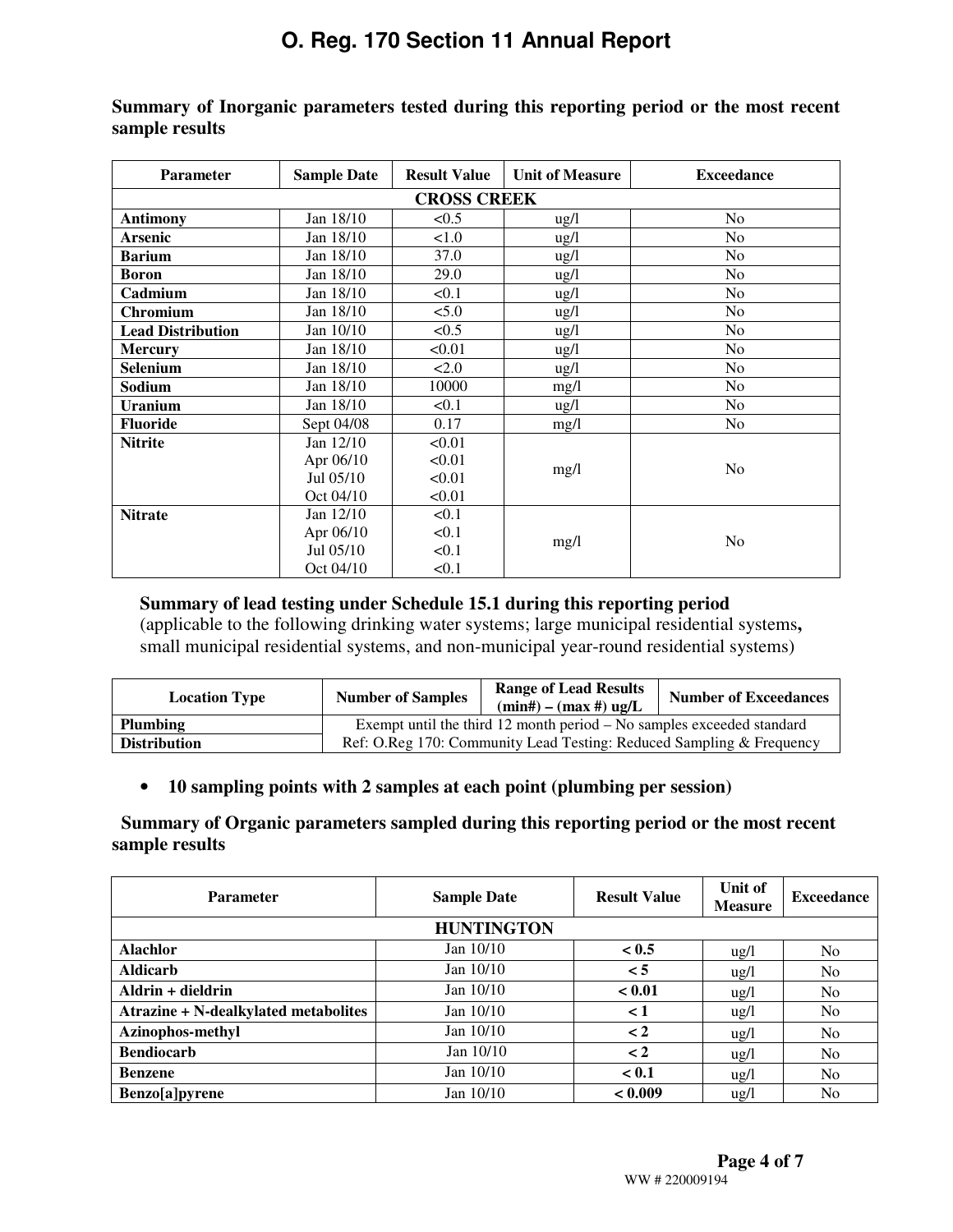|                                         | <b>HUNTINGTON Continued</b> |          |                 |                |
|-----------------------------------------|-----------------------------|----------|-----------------|----------------|
| <b>Bromoxynil</b>                       | Jan $10/10$                 | < 0.5    | $\frac{u}{g}$   | N <sub>o</sub> |
| Carbaryl                                | Jan 10/10                   | < 5      | ug/l            | No             |
| Carbofuran                              | Jan 10/10                   | < 5      | ug/l            | No             |
| Carbon tetrachloride                    | Jan $10/10$                 | < 0.1    | $\frac{u}{g}$   | No             |
| <b>Chlordane</b>                        | Jan 10/10                   | < 0.01   | $\frac{u}{g}$   | No             |
| <b>Chlorpyrifos</b>                     | Jan 10/10                   | $\leq 1$ | ug/l            | No             |
| Cyanazine                               | Jan 10/10                   | $\lt 1$  | $\frac{u}{g}$   | No             |
| 1,1-Dichloroethylene                    | Jan 10/10                   | < 0.1    | ug/l            | No             |
| 1,2-Dichloroethane                      | Jan 10/10                   | < 0.2    | ug/l            | No             |
| $2,4-D$                                 | Jan 10/10                   | $\lt 1$  | $\frac{u}{g}$   | No             |
| 2,4-Dichlorophenol                      | Jan 10/10                   | < 0.5    | ug/l            | No             |
| <b>DDT</b> + metabolites                | Jan 10/10                   | < 0.02   | $\frac{u}{g}$   | No             |
| <b>Diazinon</b>                         | Jan 10/10                   | $\lt 1$  | ug/l            | N <sub>o</sub> |
| <b>Dicamba</b>                          | Jan 10/10                   | $\lt 1$  | $\frac{u}{g}$   | No             |
| <b>Dichloromethane</b>                  | Jan $10/10$                 | < 0.5    | $\frac{u}{g}$   | No             |
| Diclofop-methyl                         | Jan 10/10                   | < 0.9    | ug/l            | No             |
| <b>Dimethoate</b>                       | Jan 10/10                   | $<$ 3    | $\frac{u}{g}$   | No             |
| <b>Dinoseb</b>                          | Jan 10/10                   | $\lt 1$  | $\frac{u}{g}$   | No             |
| <b>Diquat</b>                           | Jan 10/10                   | $\leq 7$ | $\frac{u}{g}$   | N <sub>o</sub> |
| <b>Diuron</b>                           | Jan 10/10                   | < 10     | ug/l            | $\rm No$       |
| Heptachlor & heptachlor epoxide         | Jan 10/10                   | < 0.01   | $\frac{u}{g}$   | No             |
| <b>Lindane</b>                          | Jan 10/10                   | < 0.006  | $\frac{u}{g}$   | No             |
| <b>Malathion</b>                        | Jan 10/10                   | < 5      | $\frac{u}{g}$   | No             |
| Methoxychlor                            | Jan 10/10                   | < 0.02   | $\frac{u}{g}$   | No             |
| <b>Metolachlor</b>                      | Jan 10/10                   | < 0.5    | ug/l            | N <sub>o</sub> |
| Metribuzin                              | Jan 10/10                   | < 5      | $\frac{u}{g}$   | No             |
| Monochlorobenzene                       | Jan 10/10                   | < 0.1    | $\frac{u}{g}$   | No             |
| o-Dichlorobenzene                       | Jan 10/10                   | < 0.2    | $\frac{u}{g}$   | No             |
| Paraquat                                | Jan 10/10                   | $\lt 1$  | ug/l            | No             |
| <b>Parathion</b>                        | Jan 10/10                   | $\leq 1$ | $\frac{u}{g}$   | No             |
| p-Dichlorobenzene                       | Jan 10/10                   | < 0.2    | $\frac{u}{g}$   | No             |
| <b>Pentachlorophenol / PCP</b>          | Jan 10/10                   | < 0.5    | $\frac{u}{g}$   | No             |
| <b>Phorate</b>                          | Jan 10/10                   | < 0.5    | ug/l            | No             |
| Picloram                                | Jan 10/10                   | $< 5\,$  | $\frac{u g}{l}$ | No             |
| <b>Polychlorinated Biphenyls / PCBs</b> | Jan 10/10                   | < 0.05   | $\frac{u}{g}$   | No             |
| Prometryn                               | Jan 10/10                   | < 0.3    | $\frac{u}{g}$   | No             |
| <b>Simazine</b>                         | Jan 10/10                   | $\lt 1$  | $\frac{u g}{l}$ | No             |
| 2,3,4,6-Tetrachlorophenol               | Jan 10/10                   | < 0.5    | $\frac{u g}{l}$ | N <sub>o</sub> |
| $2,4,5-T$                               | Jan 10/10                   | $\lt 1$  | ug/l            | No             |
| 2,4,6-Trichlorophenol                   | Jan 10/10                   | < 0.5    | $\frac{u g}{l}$ | No             |
| <b>Temephos</b>                         | Jan 10/10                   | < 10     | $\frac{u}{g}$   | N <sub>o</sub> |
| <b>Terbufos</b>                         | Jan 10/10                   | < 0.5    | $\frac{u g}{l}$ | No             |
| Tetrachloroethylene                     | Jan 10/10                   | < 0.1    | $\frac{u g}{l}$ | N <sub>o</sub> |
| <b>Triallate</b>                        | Jan 10/10                   | $\lt 1$  | $\frac{u g}{l}$ | N <sub>o</sub> |
| Trichloroethylene                       | Jan 10/10                   | < 0.1    | $\frac{u g}{l}$ | No             |
| <b>Trifluralin</b>                      | Jan 10/10                   | $\leq 1$ | $\frac{u g}{l}$ | No             |
| <b>Vinyl chloride</b>                   | Jan 10/10                   | < 0.2    | $\frac{u g}{l}$ | No             |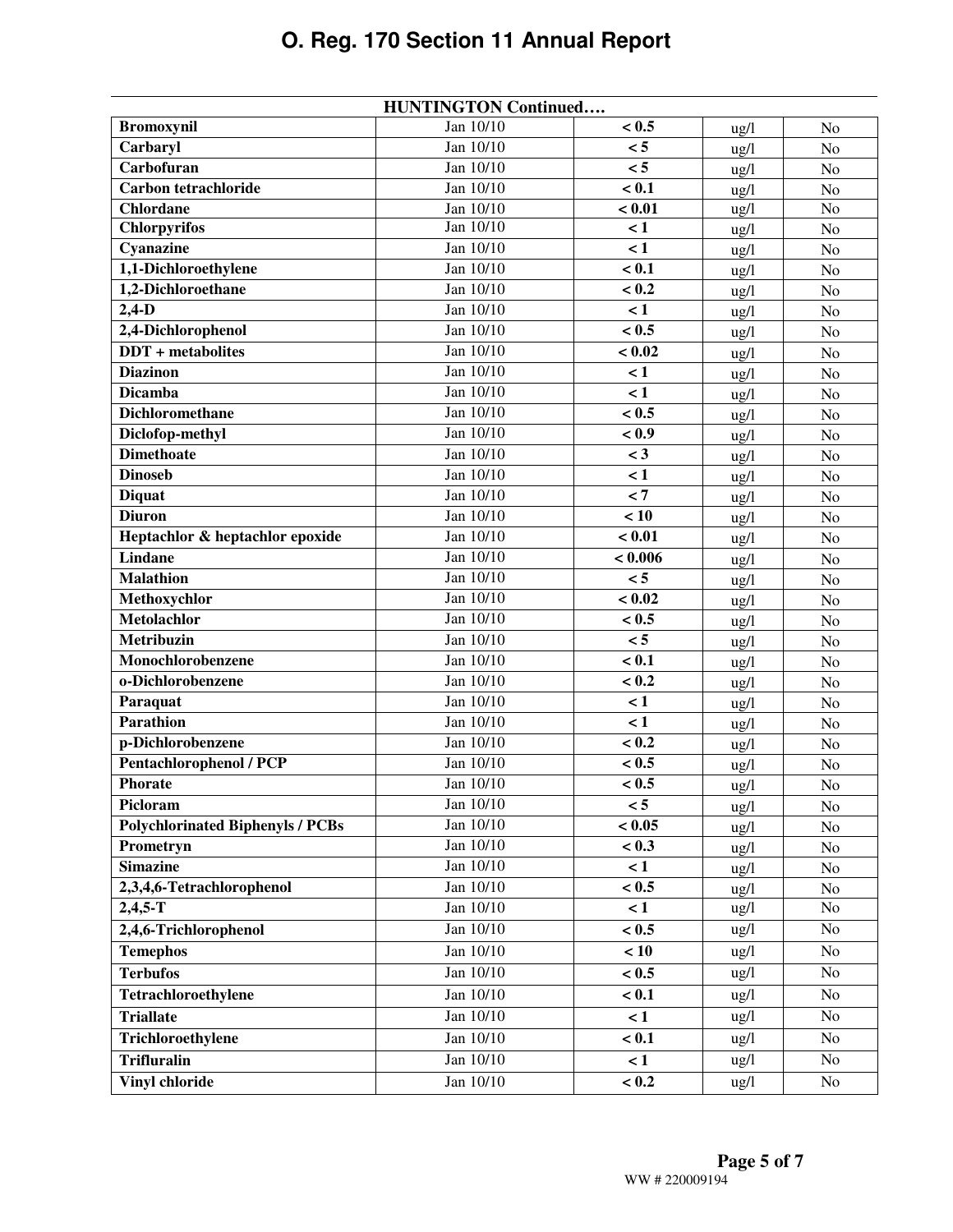| <b>HUNTINGTON Continued</b>                           |                    |                                       |                           |                   |  |
|-------------------------------------------------------|--------------------|---------------------------------------|---------------------------|-------------------|--|
| <b>Parameter</b>                                      | <b>Sample Date</b> | <b>Result Value</b>                   | Unit of<br><b>Measure</b> | <b>Exceedance</b> |  |
| <b>THM Distribution Guelph Tower</b>                  | Jan $12/10$        |                                       |                           |                   |  |
|                                                       | Apr $06/10$        |                                       |                           |                   |  |
| (NOTE: Result value - shows latest<br>annual average) | $Jul$ 0.5/10       | <b>Annual average</b><br>$-12.9$ ug/L | $\frac{u}{g}$             | No                |  |
|                                                       | Oct 04/10          |                                       |                           |                   |  |

**Summary of Organic parameters sampled during this reporting period or the most recent sample results** 

| <b>Parameter</b>                | <b>Sample Date</b> | <b>Result Value</b> | Unit of<br><b>Measure</b> | <b>Exceedance</b> |  |  |  |
|---------------------------------|--------------------|---------------------|---------------------------|-------------------|--|--|--|
| <b>CROSS CREEK</b>              |                    |                     |                           |                   |  |  |  |
| <b>Alachlor</b>                 | Jan 10/10          | < 0.5               | $\frac{1}{2}$             | N <sub>o</sub>    |  |  |  |
| <b>Aldicarb</b>                 | Jan 10/10          | < 5                 | $\frac{u g}{l}$           | No                |  |  |  |
| Aldrin + dieldrin               | Jan 10/10          | < 0.01              | $\frac{u g}{l}$           | N <sub>o</sub>    |  |  |  |
| Atrazine + N-dealkylated        | Jan $10/10$        |                     |                           |                   |  |  |  |
| metabolites                     | Jan 10/10          | $\leq 1$            | $\frac{u g}{l}$           | N <sub>0</sub>    |  |  |  |
| Azinophos-methyl                |                    | $\lt 2$             | $\frac{u g}{l}$           | N <sub>o</sub>    |  |  |  |
| <b>Bendiocarb</b>               | Jan 10/10          | $\lt 2$             | ug/l                      | N <sub>o</sub>    |  |  |  |
| <b>Benzene</b>                  | Jan 10/10          | < 0.1               | $\frac{u g}{l}$           | N <sub>o</sub>    |  |  |  |
| Benzo[a]pyrene                  | Jan $10/10$        | < 0.009             | $\frac{u g}{l}$           | N <sub>o</sub>    |  |  |  |
| <b>Bromoxynil</b>               | Jan 10/10          | < 0.5               | $\frac{u g}{l}$           | N <sub>o</sub>    |  |  |  |
| Carbaryl                        | Jan 10/10          | < 5                 | $\frac{u g}{l}$           | N <sub>o</sub>    |  |  |  |
| Carbofuran                      | Jan 10/10          | < 5                 | $\frac{u g}{l}$           | No                |  |  |  |
| <b>Carbon tetrachloride</b>     | Jan 10/10          | < 0.1               | $\frac{u g}{l}$           | No                |  |  |  |
| <b>Chlordane</b>                | Jan 10/10          | < 0.01              | $\frac{u g}{l}$           | N <sub>o</sub>    |  |  |  |
| <b>Chlorpyrifos</b>             | Jan 10/10          | $\leq 1$            | $\frac{1}{2}$             | N <sub>o</sub>    |  |  |  |
| Cyanazine                       | Jan 10/10          | $\leq 1$            | $\frac{u g}{l}$           | N <sub>o</sub>    |  |  |  |
| 1,1-Dichloroethylene            | Jan 10/10          | < 0.1               | ug/l                      | N <sub>o</sub>    |  |  |  |
| 1,2-Dichloroethane              | Jan 10/10          | < 0.2               | $\frac{u g}{l}$           | N <sub>o</sub>    |  |  |  |
| $2,4-D$                         | Jan 10/10          | < 1                 | $\frac{1}{2}$             | N <sub>o</sub>    |  |  |  |
| 2,4-Dichlorophenol              | Jan 10/10          | < 0.5               | ug/l                      | No                |  |  |  |
| DDT + metabolites               | Jan 10/10          | < 0.02              | $\frac{u}{g}$             | N <sub>o</sub>    |  |  |  |
| <b>Diazinon</b>                 | Jan 10/10          | $\lt 1$             | $\frac{u}{g}$             | N <sub>o</sub>    |  |  |  |
| <b>Dicamba</b>                  | Jan 10/10          | $\lt 1$             | $\frac{u g}{l}$           | N <sub>o</sub>    |  |  |  |
| <b>Dichloromethane</b>          | Jan 10/10          | < 0.5               | $\frac{u}{g}$             | N <sub>o</sub>    |  |  |  |
| Diclofop-methyl                 | Jan 10/10          | < 0.9               | ug/l                      | No                |  |  |  |
| <b>Dimethoate</b>               | Jan 10/10          | $\leq$ 3            | $\frac{u g}{l}$           | N <sub>o</sub>    |  |  |  |
| <b>Dinoseb</b>                  | Jan 10/10          | $\leq 1$            | $\frac{u g}{l}$           | N <sub>o</sub>    |  |  |  |
| <b>Diquat</b>                   | Jan 10/10          | < 7                 | $\frac{u g}{l}$           | N <sub>o</sub>    |  |  |  |
| <b>Diuron</b>                   | Jan 10/10          | < 10                | $\frac{u}{g}$             | N <sub>o</sub>    |  |  |  |
| Heptachlor & heptachlor epoxide | Jan 10/10          | < 0.01              | ug/l                      | No                |  |  |  |
| Lindane                         | Jan 10/10          | < 0.006             | ug/l                      | N <sub>0</sub>    |  |  |  |